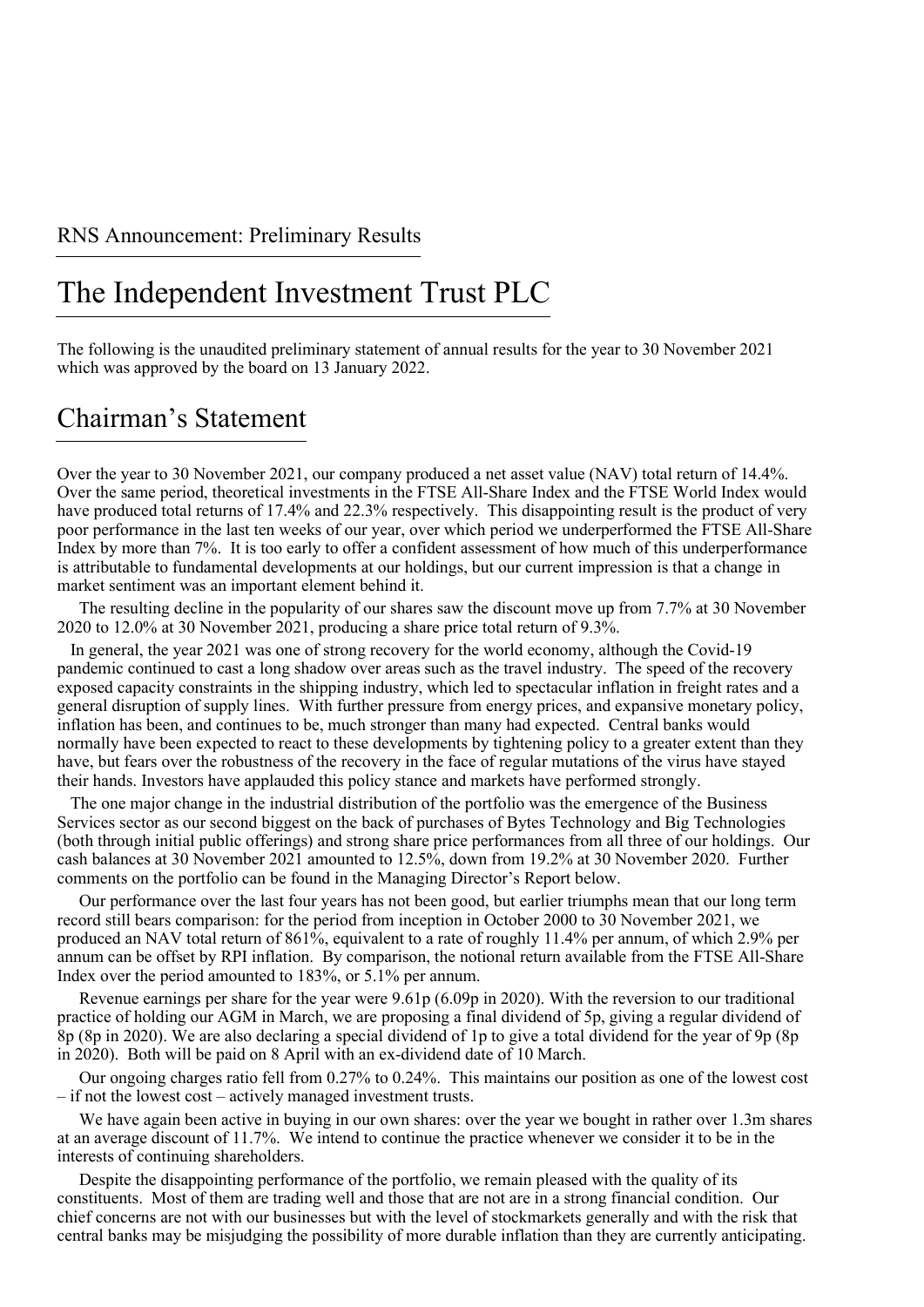We are currently planning to hold the AGM in the offices of Baillie Gifford at Calton Square at 4.30pm on 24 March 2022. It will help our planning if we know how many shareholders are likely to attend, and I shall be grateful if you will mark the proxy form accordingly and return it to the Company's registrars. I look forward to seeing as many of you as possible there. In the event that government regulations disrupt this plan, any changes will be posted on the Company's website *independentinvestmenttrust.co.uk.*

Douglas McDougall 13 January 2022

Past performance is not a guide to future performance.

For a definition of terms see Glossary of Terms and Alternative Performance Measures at the end of this announcement.

Total return information is sourced from Baillie Gifford /Refinitiv and relevant underlying index providers. See disclaimer at the end of this announcement.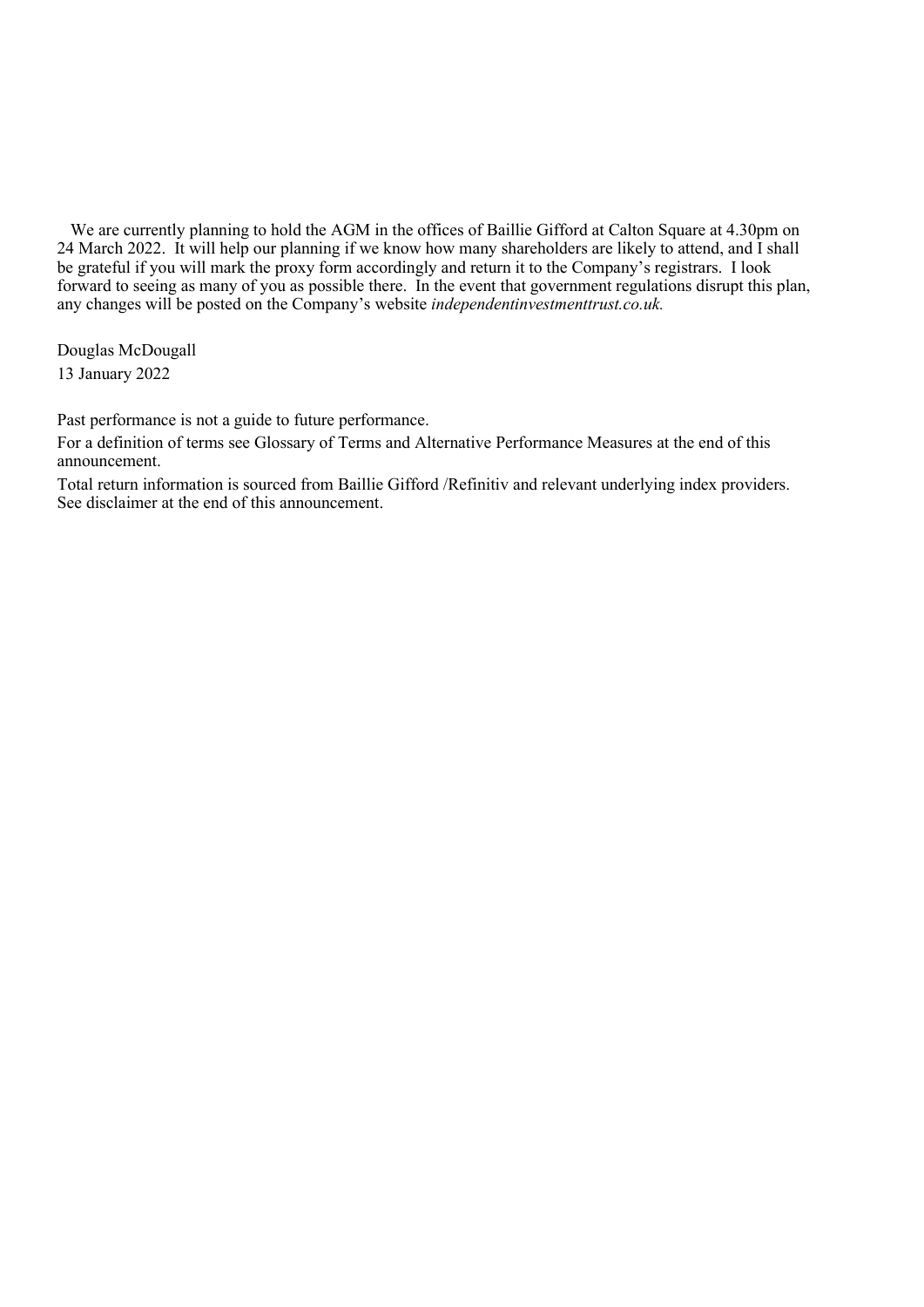## Managing Director's Report

Our performance over the year has been covered in the Chairman's Statement.

It has been a good year for our technology holdings. Worth £69.8m at 30 November 2020, they had grown in value to £70.3m by 30 November 2021 after net sales of £15.6m. The two biggest contributors were Herald, which benefited from an excellent underlying portfolio performance, and Seeing Machines, which has been enjoying a sharp increase in interest in its technology after the hiatus caused by the pandemic. Alfa Financial Software and Zoo Digital both staged strong recoveries from depressed valuations on the back of favourable trading news with Zoo being sold on grounds of valuation. FDM's business has shown encouraging signs of recovery, but a sense that much of this had already been discounted led us to reduce the holding. Gamma Communications continued to deliver strong results, but its share price fell disappointingly in the second half of our year. Blue Prism was bid for towards the end of our year. The level of the bid was disappointing, but we had already realized big profits on the holding over the years. The digital services business Made Tech, bought at its initial public offering (IPO), made a disappointing start as concerns emerged over wage inflation in the technology industry.

Two new purchases (both at IPO) and strong all round share price performances led to Business Services becoming our second largest sector. Midwich is enjoying a strong recovery in its business, which was reflected in its share price performance. The relative lack of liquidity in the market for its shares prompted us to take advantage of this and realize some profits. The share price of Bytes Technology, one of the UK's leading software distributors, all but doubled between the time of our purchase and 30 November 2021 on the back of better trading than was generally expected. Big Technologies has developed electronic tags which are currently being deployed to monitor criminals, but which also have potential applications in healthcare. Their tags are significantly more reliable than most other tags on the market, which has led to very strong new business flows. Overall, the value of our Business Services holdings grew from £12.1m on 30 November 2020 to £53.8m at 30 November 2021 after net purchases of £19.7m.

It was a brutal year for our Travel and Leisure holdings: despite net purchases of £13.7m, the value of our stake had only increased from £47.6m at 30 November 2020 to £51.8m at 30 November 2021. Our holiday companies, Jet2 and On The Beach were particularly badly hit as hopes of a lifting of travel restrictions were continually deferred. We believe both will perform well once restrictions are finally lifted, not least because so many competitors have had to retrench. Our computer gaming companies also had a difficult time after their strong showing in 2020. In the case of Team 17 and tinyBuild, trading news was in line with expectations, but Frontier Developments suffered disappointments with some of its new launches. The one bright spot was the café bar operator, Loungers, which traded strongly whenever it was allowed to open.

After a dismal performance last year, our housebuilding holdings showed something of a return to form in the year under review: a stake worth £28.6m at 30 November 2020 had grown in value to £33.6m by 30 November 2021 after net purchases of £0.4m. As the year started many were expecting a subdued housing market in 2021, arguing that the ending of stamp duty relief and the tightening of Help to Buy restrictions would take the wind out of a market widely thought to have over-reached itself in the exuberance of its post covid recovery. In the event, long term structural demand combined with good levels of affordability to produce one of the strongest housing markets in recent years, at least in terms of pricing. Supply remained a problem with many housebuilders suffering planning delays, but all our holdings are on track to produce good results for the year. Their share prices were strong throughout the first half of the year, but then succumbed to fears of rising interest rates. As has often been the case in the past, we find ourselves struggling to envisage the scale of setback to their prospects that now appears discounted in their valuations.

Our renewed enthusiasm for the retail sector has turned out to be at best premature: a stake worth £6.2m at 30 November 2020 grew in value to £19.3m by 30 November 2021, but that was only after net purchases of £19.7m. Motorpoint, the only retail holding at the start of the period, delivered a strong fundamental performance and a satisfactory share price performance as it embarked upon its transition towards becoming a retailer with equal strengths online and offline. Our three new purchases, the online retailers Victorian Plumbing, Moonpig and Seraphine, all delivered disappointing share price performances. In the case of Victorian Plumbing sales disappointed after the end of lockdown; in the case of Seraphine, a specialist in maternity wear, a temporary supply chain glitch disrupted its first half sales and profits, but appears not to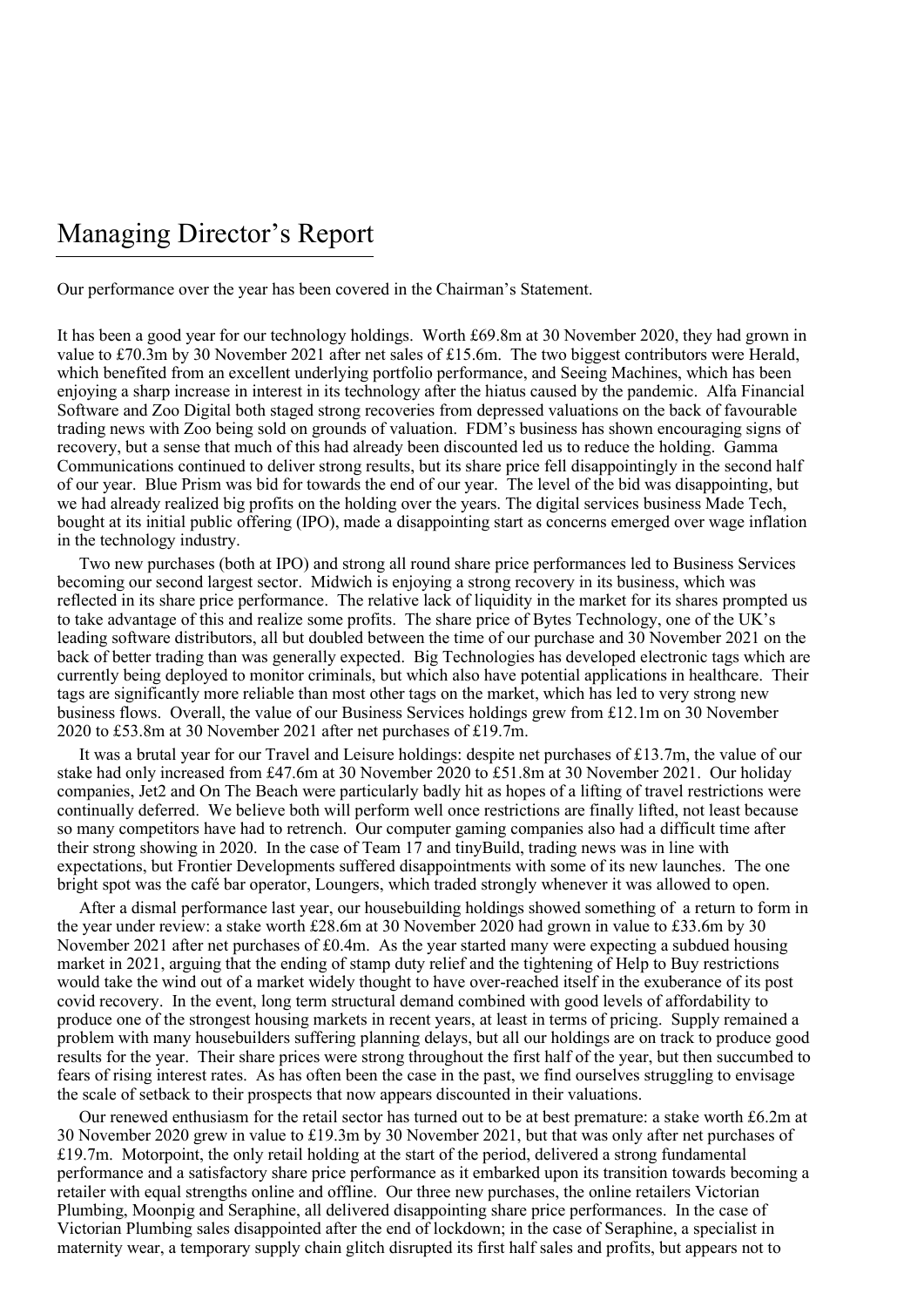have had any lasting ill effects; and in the case of Moonpig, sales and profits above management's predictions (albeit below the levels of the preceding year) were not enough to prevent the share price from falling.

In the healthcare area, good share price performances led us to sell out of Oxford Biomedica at a good profit and to reduce our holding in Medica, which has been a disappointing investment. We also bought a small holding in Synairgen, which is carrying out phase 3 trials on a product which might have a big role to play in treating serious covid cases. In tobacco, we sold out of Imperial Brands at a good profit, but made only a modest return in our holding in British American.

Elsewhere in the portfolio, the strong performance of Ashtead after we bought it back merely illustrated the scale of our mistake in selling it early in the pandemic. Telecom Plus performed disappointingly for much of the year, but came to life when many of its most troublesome competitors found themselves in financial difficulties. We made a further reduction in our Fever-Tree holding purely on grounds of valuation and we sold out of Derwent London at a small profit. Finally, while our longstanding holding in Polar Capital Global Insurance had a satisfactory year, our big holding in Direct Line performed poorly as investors switched their attention to more exciting stories.

Max Ward 13 January 2022

Past performance is not a guide to future performance.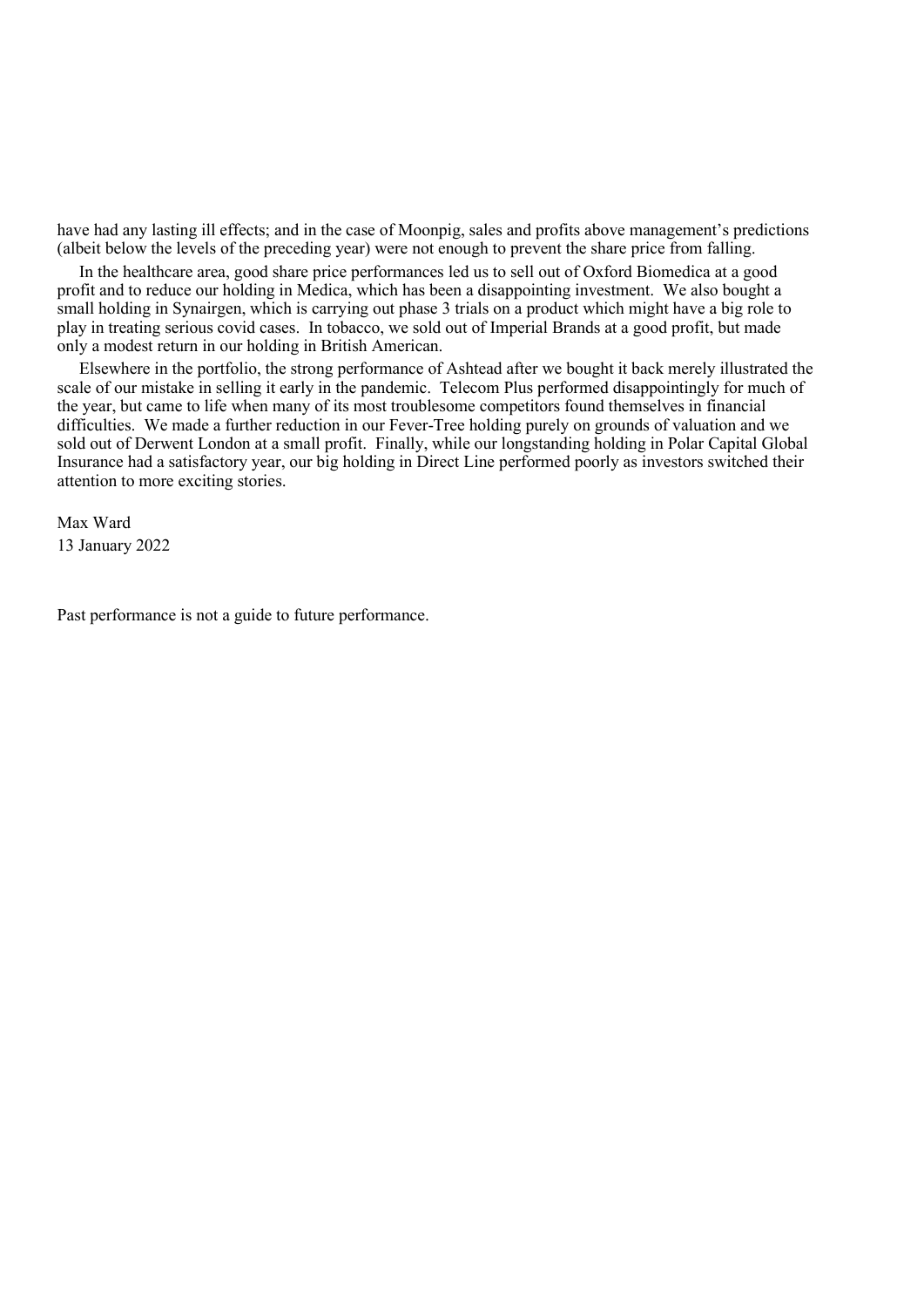# List of Investments as at 30 November 2021 (unaudited)

|                           |                                       | 2020    | <b>Net</b>   | Gains/   | 2021    |                  |
|---------------------------|---------------------------------------|---------|--------------|----------|---------|------------------|
|                           |                                       | Value   | transactions | (losses) | Value   |                  |
| Sector                    | Name                                  | £'000   | £'000        | £'000    | £'000   | %                |
| Housing                   | Bellway                               | 11,320  |              | 1,152    | 12,472  | $\overline{3.8}$ |
|                           | Persimmon                             | 6,906   | 374          | 931      | 8,211   | 2.5              |
|                           | Redrow                                | 10,380  |              | 2,576    | 12,956  | 4.0              |
|                           |                                       | 28,606  | 374          | 4,659    | 33,639  | 10.3             |
| Industrials               | Ashtead Group                         |         | 3,800        | 5,266    | 9,066   | 2.8              |
| Retailing                 | Moonpig Group                         |         | 5,280        | (366)    | 4,914   | 1.5              |
|                           | Motorpoint                            | 6,200   | (1, 870)     | 620      | 4,950   | 1.5              |
|                           | Seraphine Group                       |         | 4,498        | (2, 119) | 2,379   | 0.7              |
|                           | Victorian Plumbing                    |         | 11,790       | (4,770)  | 7,020   | 2.2              |
|                           | Alibaba Group                         |         | (6)          | 6        |         |                  |
|                           |                                       | 6,200   | 19,692       | (6,629)  | 19,263  | 5.9              |
| <b>Consumer Services</b>  | <b>Telecom Plus</b>                   | 8,580   | (343)        | (74)     | 8,163   | 2.5              |
| <b>Travel and Leisure</b> | <b>Frontier Developments</b>          | 9,158   | (2,726)      | (1, 519) | 4,913   | 1.5              |
|                           | Jet <sub>2</sub>                      |         | 11,978       | (2, 220) | 9,758   | 3.0              |
|                           | Loungers                              | 3,737   |              | 979      | 4,716   | 1.5              |
|                           | On the Beach Group                    | 11,580  | (3, 841)     | (3,080)  | 4,659   | 1.4              |
|                           | Team 17 Group                         | 23,100  | (1,654)      | (3,526)  | 17,920  | 5.5              |
|                           | tinyBuild                             |         | 9,993        | (193)    | 9,800   | 3.0              |
|                           |                                       | 47,575  | 13,750       | (9, 559) | 51,766  | 15.9             |
| <b>Business Services</b>  | <b>Big Technologies</b>               |         | 10,250       | 3,280    | 13,530  | 4.1              |
|                           | <b>Bytes Technology Group</b>         |         | 14,207       | 13,443   | 27,650  | 8.5              |
|                           | Midwich                               | 12,100  | (4,760)      | 5,260    | 12,600  | 3.9              |
|                           |                                       | 12,100  | 19,697       | 21,983   | 53,780  | 16.5             |
| Tobacco                   | <b>Imperial Brands</b>                | 9,527   | (10, 718)    | 1,191    |         |                  |
|                           | <b>British American Tobacco</b>       | 10,556  |              | (438)    | 10,118  | 3.1              |
|                           |                                       | 20,083  | (10, 718)    | 753      | 10,118  | 3.1              |
| Technology and            | Alfa Financial Software               | 3,255   |              | 1,645    | 4,900   | 1.5              |
| Telecommunications        | <b>Blue Prism</b>                     | 7,135   | (6,026)      | 255      | 1,364   | 0.4              |
|                           | FDM Group                             | 15,360  | (5, 387)     | 1,247    | 11,220  | 3.4              |
|                           | Gamma Communications                  | 11,235  |              | 651      | 11,886  | 3.7              |
|                           | <b>Herald Investment Trust</b>        | 24,700  | (4, 748)     | 6,228    | 26,180  | 8.0              |
|                           | Made Tech Group                       |         | 5,671        | (919)    | 4,752   | 1.5              |
|                           | Seeing Machines                       | 6,784   | (2,998)      | 6,239    | 10,025  | 3.1              |
|                           | Zoo Digital Group                     | 1,300   | (2, 160)     | 860      |         |                  |
|                           |                                       | 69,769  | (15, 648)    | 16,206   | 70,327  | 21.6             |
| <b>Beverages</b>          | <b>Fever-Tree Drinks</b>              | 9,240   | (4, 544)     | 484      | 5,180   | 1.6              |
| Insurance                 | Direct Line Insurance Group           | 14,785  |              | (1,265)  | 13,520  | 4.1              |
| Property                  | Derwent London                        | 6,080   | (6, 842)     | 762      |         |                  |
| Healthcare                | Medica Group                          | 4,920   | (3, 111)     | 1,391    | 3,200   | 1.0              |
|                           | Oxford Biomedica                      | 6,027   | (7,637)      | 1,610    |         |                  |
|                           | Synairgen                             |         | 923          | 291      | 1,214   | 0.4              |
|                           |                                       | 10,947  | (9, 825)     | 3,292    | 4,414   | 1.4              |
| <b>Financials</b>         | Polar Capital Global Insurance Fund - |         |              |          |         |                  |
|                           | Ireland                               | 5,325   |              | 614      | 5,939   | 1.8              |
| <b>Total Investments</b>  |                                       | 239,290 | 9,393        | 36,492   | 285,175 | 87.5             |
| <b>Net Liquid Assets</b>  |                                       | 56,970  | (16, 044)    |          | 40,926  | 12.5             |
| Shareholders' Funds       |                                       | 296,260 | (6,651)      | 36,492   | 326,101 | 100.0            |
|                           |                                       |         |              |          |         |                  |

All holdings are in equities domiciled in the UK unless otherwise stated.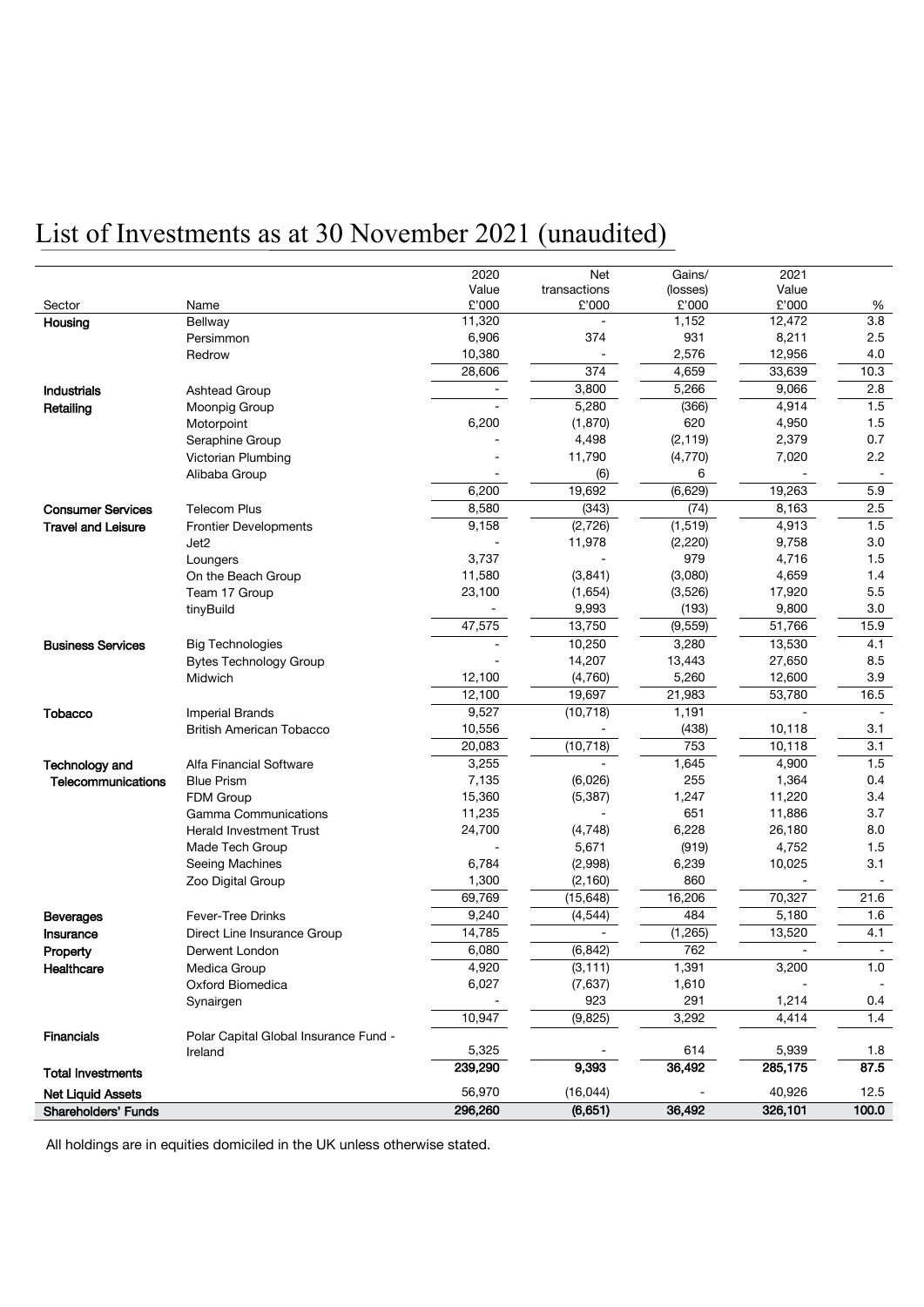### Income statement

|                                                                                  | For the year ended<br>30 November 2021 (unaudited) |                  |                    | For the year ended<br>30 November 2020 (audited) |                  |                |  |
|----------------------------------------------------------------------------------|----------------------------------------------------|------------------|--------------------|--------------------------------------------------|------------------|----------------|--|
|                                                                                  | Revenue<br>£'000                                   | Capital<br>£'000 | Total<br>£'000     | Revenue<br>£'000                                 | Capital<br>£'000 | Total<br>£'000 |  |
| Gains/(losses) on investments                                                    | $\blacksquare$                                     | 36,492           | 36,492             | $\overline{\phantom{a}}$                         | (10, 371)        | (10, 371)      |  |
| Currency (losses)/gains                                                          |                                                    | (20)             | (20)               | $\overline{\phantom{a}}$                         | 22               | 22             |  |
| Income (note 2)                                                                  | 5,917                                              | -                | 5,917              | 4,070                                            | ٠                | 4,070          |  |
| Administrative expenses                                                          | (798)                                              | -                | (798)              | (743)                                            | -                | (743)          |  |
| Net return on ordinary activities before taxation                                | 5,119                                              | 36,472           | 41,591             | 3,327                                            | (10, 349)        | (7,022)        |  |
| Tax on ordinary activities                                                       |                                                    |                  |                    | (5)                                              |                  | (5)            |  |
| Net return on ordinary activities after taxation                                 | 5,119                                              | 36,472           | 41,591             | 3,322                                            | (10, 349)        | (7,027)        |  |
| Net return per ordinary share (note 3)                                           | 9.61 <sub>p</sub>                                  | 68.46p           | 78,07 <sub>p</sub> | 6.09 <sub>p</sub>                                | (18.98p)         | (12.89p)       |  |
| Note:<br>Dividends per share paid and payable in respect of the<br>year (note 4) | 9.00 <sub>p</sub>                                  |                  |                    | 8.00 <sub>p</sub>                                |                  |                |  |

The total column of this statement is the profit and loss account of the Company. The supplementary revenue and capital columns are prepared under guidance published by the Association of Investment Companies.

All revenue and capital items in this statement derive from continuing operations.

A Statement of Comprehensive Income is not required as the Company does not have any other comprehensive income and the net return on ordinary activities after taxation is both the profit and comprehensive income for the year.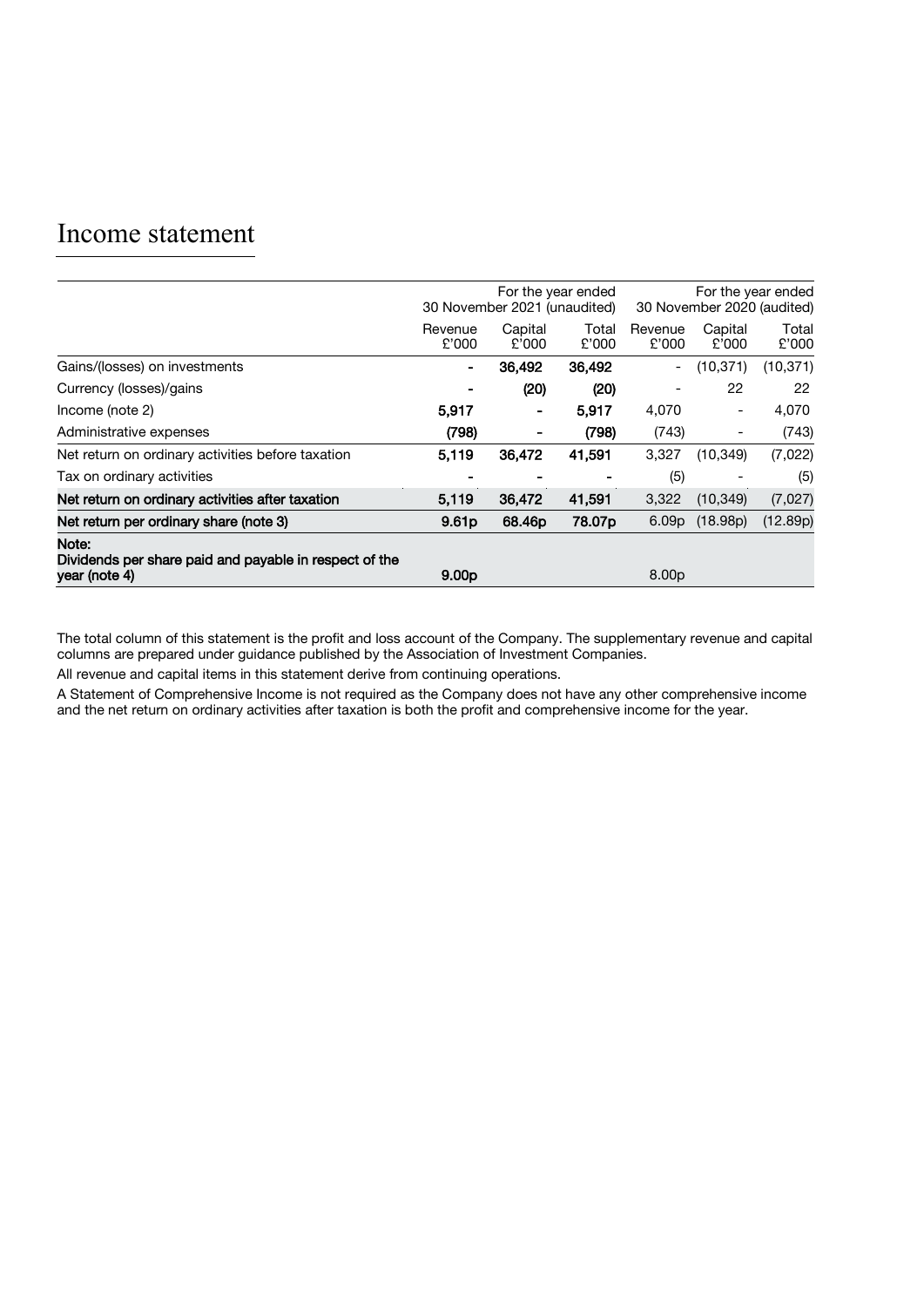# Balance sheet

|                                                       | At 30 November 2021 (unaudited) |         | At 30 November 2020 (audited) |         |
|-------------------------------------------------------|---------------------------------|---------|-------------------------------|---------|
|                                                       | £'000                           | £'000   | £'000                         | £'000   |
| <b>Fixed assets</b>                                   |                                 |         |                               |         |
| Investments held at fair value through profit or loss |                                 | 285,175 |                               | 239,290 |
| <b>Current assets</b>                                 |                                 |         |                               |         |
| <b>Debtors</b>                                        | 135                             |         | 921                           |         |
| Cash and cash equivalents                             | 40,878                          |         | 56,237                        |         |
|                                                       | 41,013                          |         | 57,158                        |         |
| <b>Creditors</b>                                      |                                 |         |                               |         |
| Amounts falling due within one year                   | (87)                            |         | (188)                         |         |
| Net current assets                                    |                                 | 40,926  |                               | 56,970  |
| <b>Total net assets</b>                               |                                 | 326,101 |                               | 296,260 |
| Capital and reserves                                  |                                 |         |                               |         |
| Share capital                                         |                                 | 13,193  |                               | 13,539  |
| Share premium account                                 |                                 | 15,242  |                               | 15,242  |
| Special distributable reserve                         |                                 | 2,503   |                               | 9,985   |
| Capital redemption reserve                            |                                 | 3,339   |                               | 2,993   |
| Capital reserve                                       |                                 | 284,894 |                               | 248,422 |
| Revenue reserve                                       |                                 | 6,930   |                               | 6,079   |
| Shareholders' funds                                   |                                 | 326,101 |                               | 296,260 |
| Net asset value per ordinary share (note 5)           |                                 | 617.9p  |                               | 547.1p  |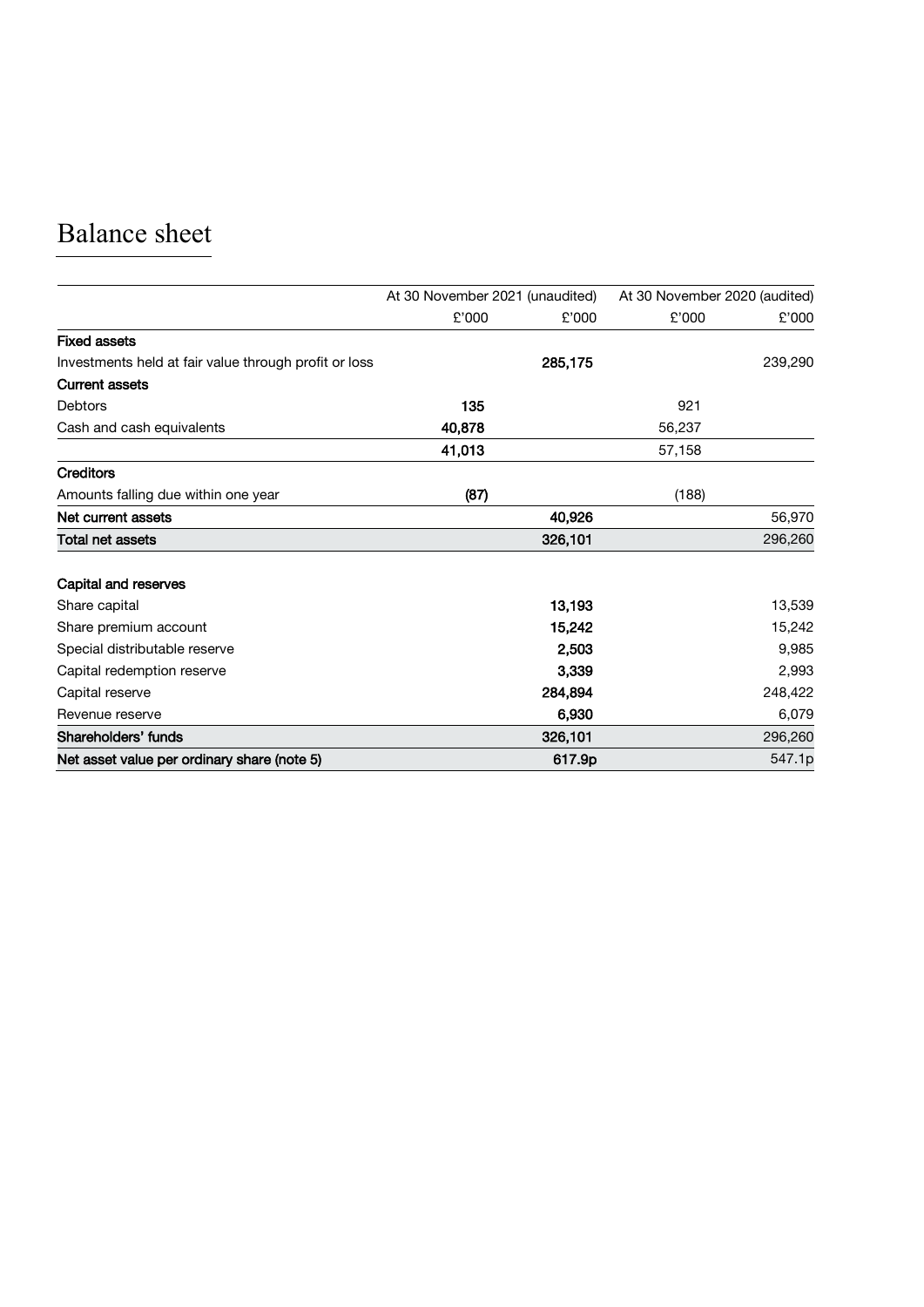# Statement of changes in equity

### For the year ended 30 November 2021 (unaudited)

| Shareholders' funds at 30<br>November 2021          | 13,193 | 15,242                            | 2,503                                                                 | 3,339                       | 284,894           | 6,930            | 326,101                                         |
|-----------------------------------------------------|--------|-----------------------------------|-----------------------------------------------------------------------|-----------------------------|-------------------|------------------|-------------------------------------------------|
| Dividends paid during the year<br>(note 4)          |        |                                   |                                                                       |                             | ۰                 | (4,268)          | (4,268)                                         |
| Shares bought back for cancellation<br>(note 5)     | (346)  | $\qquad \qquad \blacksquare$      | (7, 482)                                                              | 346                         |                   |                  | (7, 482)                                        |
| Net return on ordinary activities<br>after taxation |        |                                   |                                                                       | -                           | 36,472            | 5,119            | 41,591                                          |
| Shareholders' funds at 1 December<br>2020           | 13.539 | 15,242                            | 9,985                                                                 | 2.993                       | 248.422           | 6,079            | 296,260                                         |
|                                                     | £'000  | Share<br>capital account<br>£'000 | Special<br>Share premium distributable redemption<br>reserve<br>£'000 | Capital<br>reserve<br>£'000 | reserve*<br>£'000 | reserve<br>£'000 | Capital Revenue Shareholders'<br>funds<br>£'000 |

#### For the year ended 30 November 2020 (audited)

| (note 4)<br>Shareholders' funds at 30<br>November 2020 | 13,539 | 15,242                                             | 9.985                                        | 2.993                                     | ٠<br>248,422                 | (7, 102)<br>6.079 | (7, 102)<br>296,260                     |
|--------------------------------------------------------|--------|----------------------------------------------------|----------------------------------------------|-------------------------------------------|------------------------------|-------------------|-----------------------------------------|
| Dividends paid during the year                         |        |                                                    |                                              |                                           |                              |                   |                                         |
| Shares bought back for<br>cancellation (note 5)        | (140)  |                                                    | (2,480)                                      | 140                                       |                              |                   | (2,480)                                 |
| Net return on ordinary activities<br>after taxation    |        |                                                    |                                              | $\sim$                                    | (10, 349)                    | 3,322             | (7,027)                                 |
| Shareholders' funds at 1 December<br>2019              | 13.679 | 15.242                                             | 12,465                                       |                                           | 2,853 258,771                | 9,859             | 312,869                                 |
|                                                        | £'000  | Share<br>Share premium<br>capital account<br>£'000 | Special<br>distributable<br>reserve<br>£'000 | Capital<br>redemption<br>reserve<br>£'000 | Capital<br>reserve*<br>£'000 | reserve<br>£'000  | Revenue Shareholders'<br>funds<br>£'000 |

∗ The Capital Reserve balance at 30 November 2021 included an investment holding gain of £95,883,000 (2020 – gain of £95,283,000).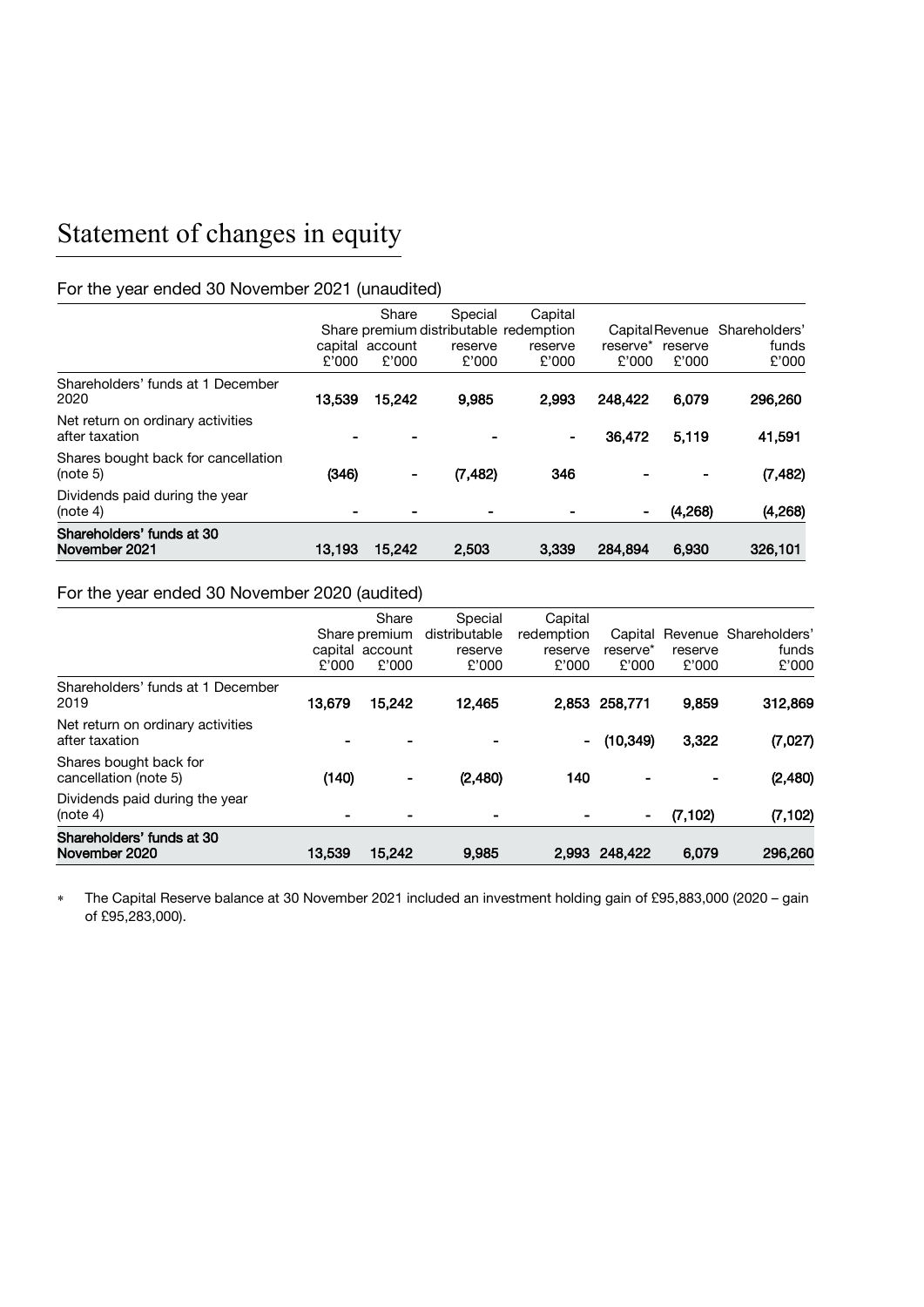## Notes to Financial Statements (unaudited)

1. The unaudited financial statements for the year to 30 November 2021 have been prepared in accordance with FRS 102 'The Financial Reporting Standard applicable in the UK and Republic of Ireland' on the basis of the accounting policies set out in the Annual Report and Financial Statements are unchanged from the prior year and have been applied consistently. All of the Company's operations are of a continuing nature and the financial statements are expected to be prepared on a going concern basis. The Company has elected not to present a Statement of Cash Flows for the current year as a Statement of Changes in Equity has been provided and substantially all of the Company's investments are highly liquid and are carried at market value.

| £'000 | £'000 |
|-------|-------|
|       |       |
|       |       |
| 5,820 | 3,880 |
| 78    | 122   |
| 5,898 | 4,002 |
|       |       |
| 2     | 51    |
| 17    | 17    |
| 19    | 68    |
| 5,917 | 4,070 |
|       |       |
| 5,898 | 4,002 |
| 2     | 51    |
| 17    | 17    |
| 5,917 | 4,070 |
|       |       |

| 3. Net return per ordinary share                                       |                 | Year to<br>30 November 2021 |                    |                   | Year to<br>30 November 2020 |         |  |
|------------------------------------------------------------------------|-----------------|-----------------------------|--------------------|-------------------|-----------------------------|---------|--|
|                                                                        | Revenue Capital |                             | Total              | Revenue           | Capital                     | Total   |  |
| Net return on ordinary activities after taxation (£'000)               |                 | 5.119 36.472 41.591         |                    | 3.322             | (10,349)                    | (7,027) |  |
| Weighted average number of ordinary shares in issue during<br>the year | 53,274,238      |                             |                    | 54,527,195        |                             |         |  |
| Net return per ordinary share                                          | 9.61 p          | 68.46p                      | 78.07 <sub>p</sub> | 6.09 <sub>p</sub> | $(18.98p)$ $(12.89p)$       |         |  |

Returns per ordinary share are based on the return for the financial year and on the weighted average number of ordinary shares in issue during the year as shown above.

There are no dilutive or potentially dilutive shares in issue.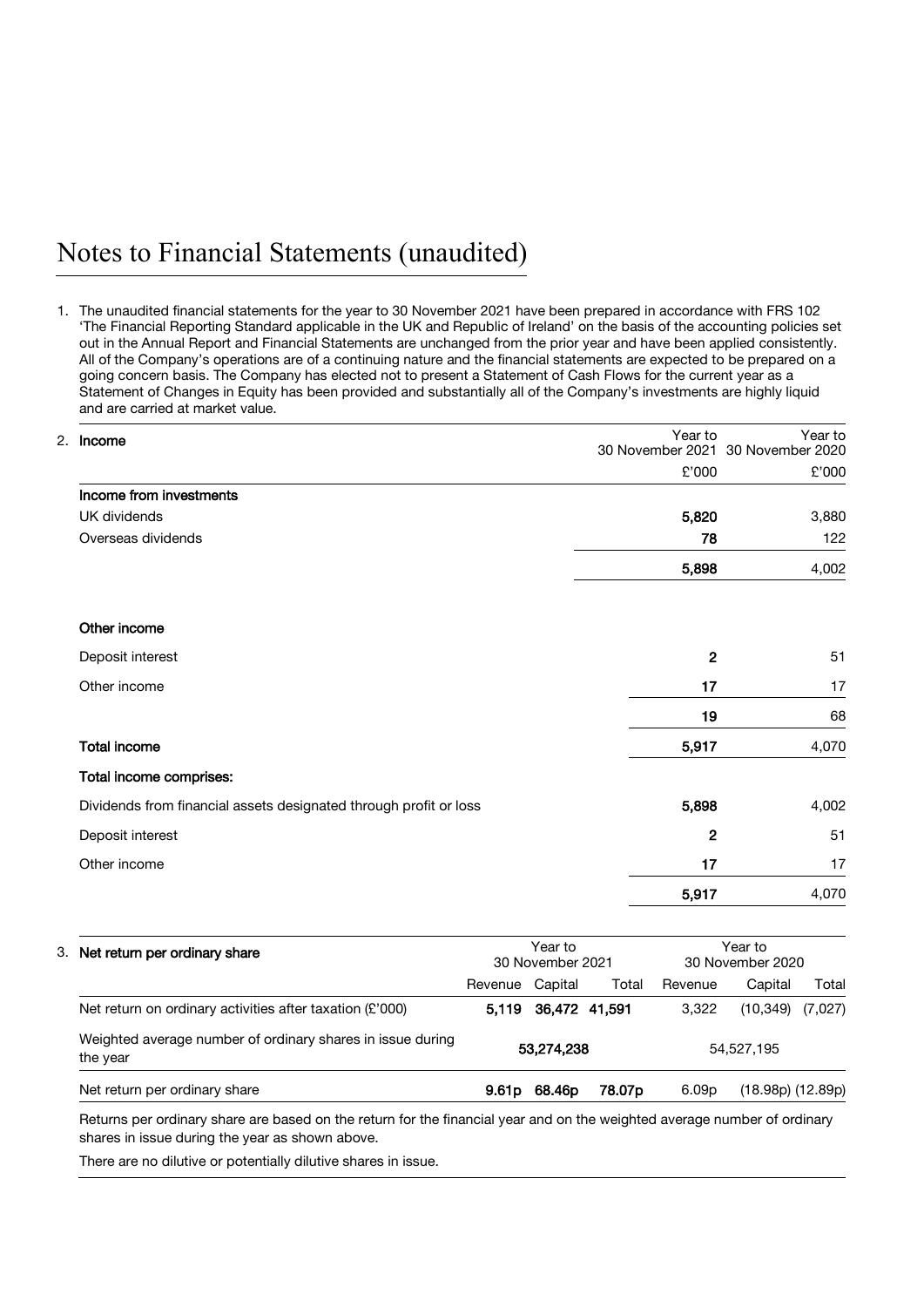# Notes to Financial Statements (unaudited) (Ctd)

|                                                                        |       | Year to                                      |       |       |
|------------------------------------------------------------------------|-------|----------------------------------------------|-------|-------|
| 4. Ordinary dividends                                                  |       | Year to<br>30 November 2021 30 November 2020 |       |       |
|                                                                        | Pence | £'000                                        | Pence | £'000 |
| Amounts recognized as distributions in the year                        |       |                                              |       |       |
| Previous year's final dividend paid 9 April 2021 (2020 – 6 April 2020) | 5.00  | 2.674                                        | 5.00  | 2.734 |
| Previous year's special dividend (2020 - 6 April 2020)                 |       |                                              | 5.00  | 2.734 |
| Interim dividend paid 20 August 2021 (2020 - 21 August 2020)           | 3.00  | 1.594                                        | 3.00  | 1.634 |
|                                                                        | 8.00  | 4,268                                        | 13.00 | 7.102 |

Set out below are the total dividends paid and proposed in respect of the financial year, which is the basis on which the requirements of section 1158 of the Corporation Tax Act 2010 are considered. The revenue available for distribution by way of dividend for the year is £5,119,000 (2020 - £3,322,000).

|                                                                |          | Year to<br>30 November 2021 30 November 2020 |       |          |       | Year to  |
|----------------------------------------------------------------|----------|----------------------------------------------|-------|----------|-------|----------|
|                                                                |          | Pence                                        | £'000 |          | Pence | £'000    |
| Amounts paid and payable in respect of the year                |          |                                              |       |          |       |          |
| Interim dividend paid 20 August 2021 (2020 – 21 August 2020)   |          | 3.00                                         | 1.594 |          | 3.00  | 1,634    |
| Final/second interim dividend paid 8 April 2022 (9 April 2021) |          | 5.00                                         | 2,638 |          | 5.00  | 2,708    |
| Special dividend                                               |          | 1.00                                         | 528   |          |       |          |
|                                                                |          | 9.00                                         | 4,760 |          | 8.00  | 4,342    |
| $51$ Net asset value per ordinary share                        | At 30    | At 30                                        |       | At 30    |       | At 30    |
|                                                                | November | November                                     |       | November |       | November |
|                                                                | 2021     | 2021                                         |       | 2020     |       | 2020     |
|                                                                | Pence    | £'000                                        |       | Pence    |       | £'000    |
| Ordinary shares                                                | 617.9    | 326,101                                      |       | 547.1    |       | 296,260  |

The net asset value per share is based on net assets as shown above and on 52,773,681 shares (2020 – 54,155,657), being the number of shares in issue at the year end.

There are no dilutive or potentially dilutive shares in issue.

6. Transaction costs incurred on the purchase and sale of the investments are added to the purchase cost or deducted from the sale proceeds, as appropriate. During the year, transaction costs on purchases amounted to £208,000 (2020 - £569,000) and transaction costs on sales amounted to £183,000 (2020 - £224,000) respectively.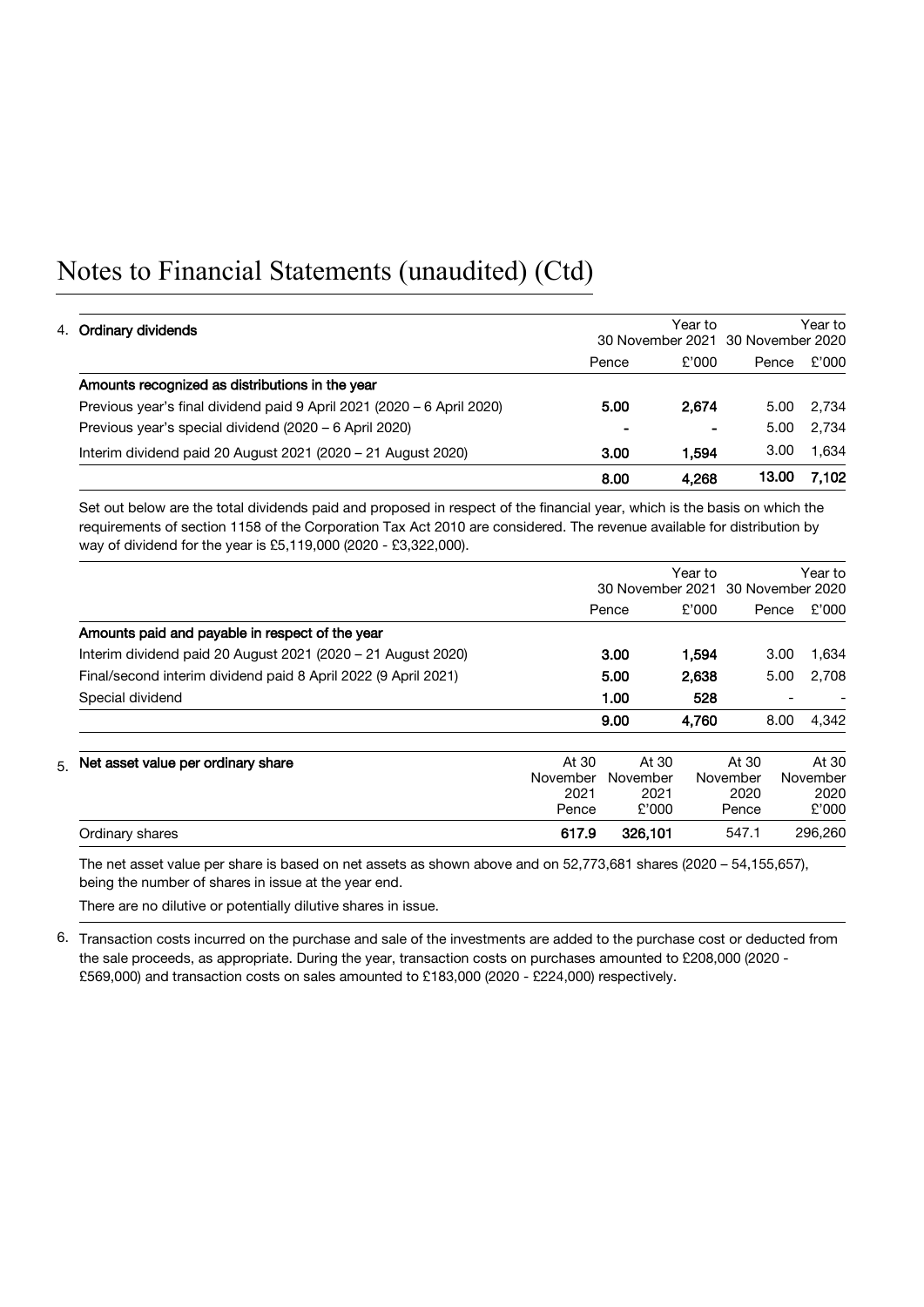# Notes to Financial Statements (unaudited) (Ctd)

- 7. The financial information set out above does not constitute the Company's statutory accounts for the year ended 30 November 2021. The financial information for 2020 is derived from the financial statements for 2020 which have been delivered to the Registrar of Companies. The auditors have reported on the 2020 accounts; their report was unqualified, did not include a reference to any matters to which the auditors drew attention by way of emphasis without qualifying the report and did not contain a statement under sections 498 (2) or 498(3) of the Companies Act 2006. The statutory accounts for 2021 will be finalised on the basis of the financial information presented in this preliminary announcement and will be delivered to the Registrar of Companies following the Company's Annual General Meeting. The Auditors have advised the Company that they do not expect their report on the 2021 statutory accounts to include any modification or emphasis of matter statements.
- 8. The Report and Accounts will be available on the Company's website [independentinvestmenttrust.co.uk](http://www.independentinvestmenttrust.co.uk/)**†** on or around 18 February 2022.
- † Neither the contents of the Company's website nor the contents of any website accessible from hyperlinks on the Company's website (or any other website) is incorporated into, or forms part of, this announcement.

None of the views expressed in this document should be construed as advice to buy or sell a particular investment.

## Glossary of Terms and Alternative Performance Measures (APM)

#### Total Assets

The total value of all assets held less all liabilities (other than liabilities in the form of borrowings).

#### Net Asset Value

Net Asset Value (NAV) is the value of all assets held less all liabilities (including liabilities in the form of borrowings). The NAV per share is calculated by dividing this amount by the number of ordinary shares in issue.

#### (Discount)/Premium (APM)

As stockmarkets and share prices vary, an investment trust's share price is rarely the same as its NAV. When the share price is lower than the NAV per share it is said to be trading at a discount. The size of the discount is calculated by subtracting the share price from the NAV per share and is usually expressed as a percentage of the NAV per share. If the share price is higher than the NAV per share, this situation is called a premium.

| As at 30 November         |                 | 2021               | 2020      |
|---------------------------|-----------------|--------------------|-----------|
| Net asset value per share | (a)             | 617.9p             | 547.1p    |
| Share price               | (b)             | 544.0 <sub>p</sub> | 505.0p    |
| (Discount)                | $((b)-(a))/(a)$ | $(12.0\%)$         | $(7.7\%)$ |

#### **Net Liquid Assets**

Net liquid assets comprise current assets less current liabilities (excluding borrowings).

#### Total Return (APM)

The total return is the return to shareholders after reinvesting the net dividend on the date that the share price goes exdividend.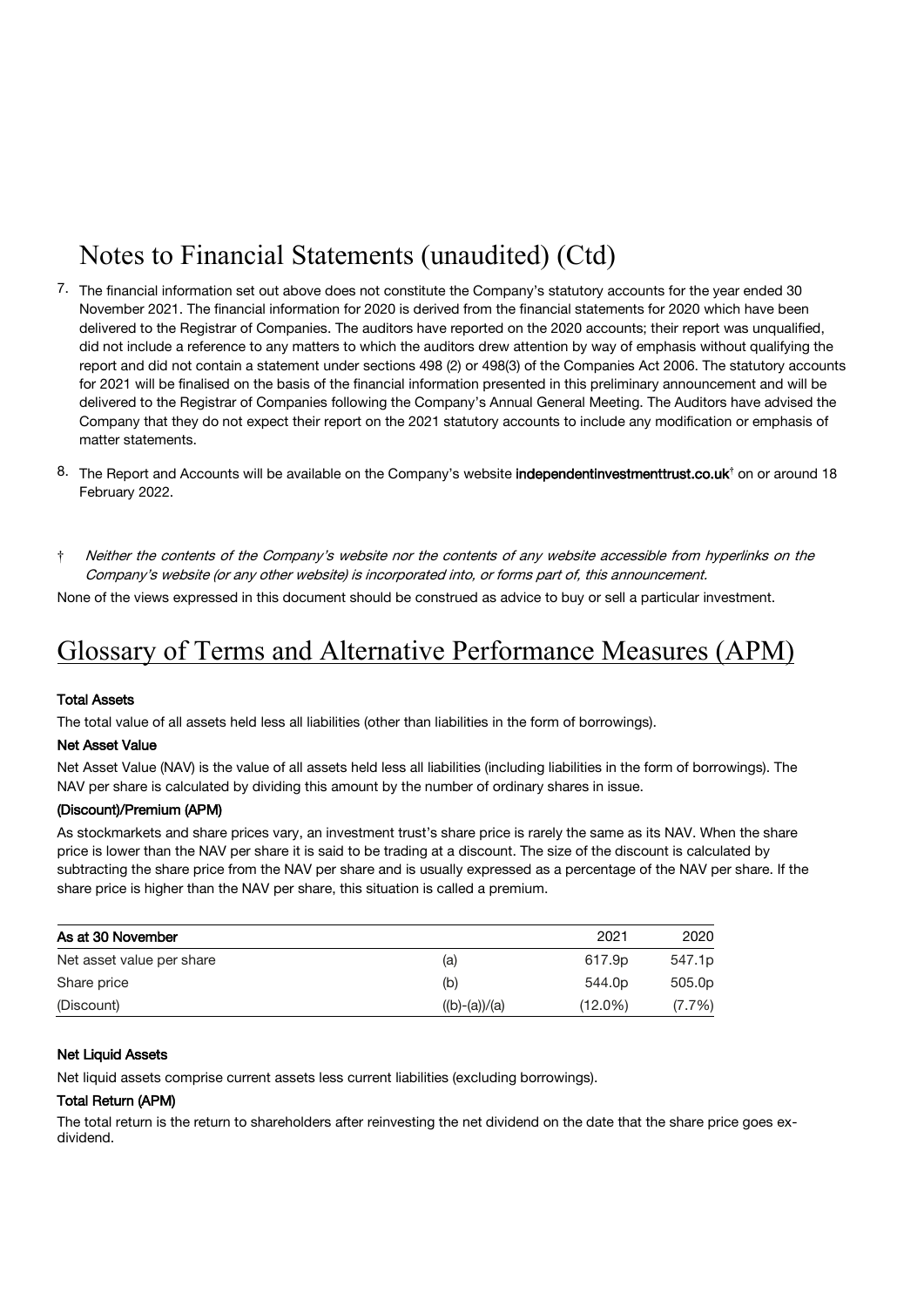# Glossary of Terms and Alternative Performance Measures (APM) (Ctd)

#### Net Asset Value

Share Price

|                                                                               |     | 2021               | 2020               |
|-------------------------------------------------------------------------------|-----|--------------------|--------------------|
| Opening NAV per share at 1 December 2020 (2019)                               | (a) | 547.1 <sub>p</sub> | 571.8p             |
| Closing NAV per share at 30 November                                          | (b) | 617.9p             | 547.1 <sub>p</sub> |
| Total dividend adjustment factor*                                             | (C) | 1.01321            | 1.02242            |
| Adjusted closing NAV per share $(d = b \times c)$                             | (d) | 626.1 <sub>p</sub> | 559.3p             |
| Total return on net asset value $(d - a) \div a$ expressed as a<br>percentage |     | 14.4%              | (2.2%)             |

The dividend adjustment factor is calculated on the assumption that the dividends paid out by the Company are reinvested into shares of the Company at the cum income NAV at the ex-dividend date.

| OHAU FILUT                                                                |                            |         |         |
|---------------------------------------------------------------------------|----------------------------|---------|---------|
|                                                                           |                            | 2021    | 2020    |
| Opening share price at 1 December 2020 (2019)                             | (a)                        | 505.0p  | 518.0p  |
| Closing share price at 30 November                                        | (b)                        | 544.0p  | 505.0p  |
| Total dividend adjustment factor*                                         | $\left( \mathrm{c}\right)$ | 1.01506 | 1.02409 |
| Adjusted closing share price $(d = b \times c)$                           | (d)                        | 552.2p  | 517.2p  |
| Total return on share price $(d - a) \div a$ expressed as a<br>percentage |                            | 9.3%    | (0.2%)  |

\* The dividend adjustment factor is calculated on the assumption that the dividends paid out by the Company are reinvested into shares of the Company at the last traded price quoted at the ex-dividend date.

#### Ongoing Charges (APM)

The total administrative expenses incurred by the Company as a percentage of the average shareholders' funds, calculated on a daily basis.

|                                                          | 2021<br>£'000 | 2020<br>£'000 |
|----------------------------------------------------------|---------------|---------------|
| Total administrative expenses (a)                        | 798           | 743           |
| Average net asset value (b)                              | 329.989       | 277,403       |
| Ongoing charges (a) $\div$ (b) expressed as a percentage | $0.24\%$      | 0.27%         |

#### Available cash (APM)

Cash and cash equivalents as adjusted for investment and share buy-back transactions awaiting settlement.

#### Compound Annual Return

The compound annual return converts the return over a period of longer than one year to a constant annual rate of return applied to the compounded value at the start of each year.